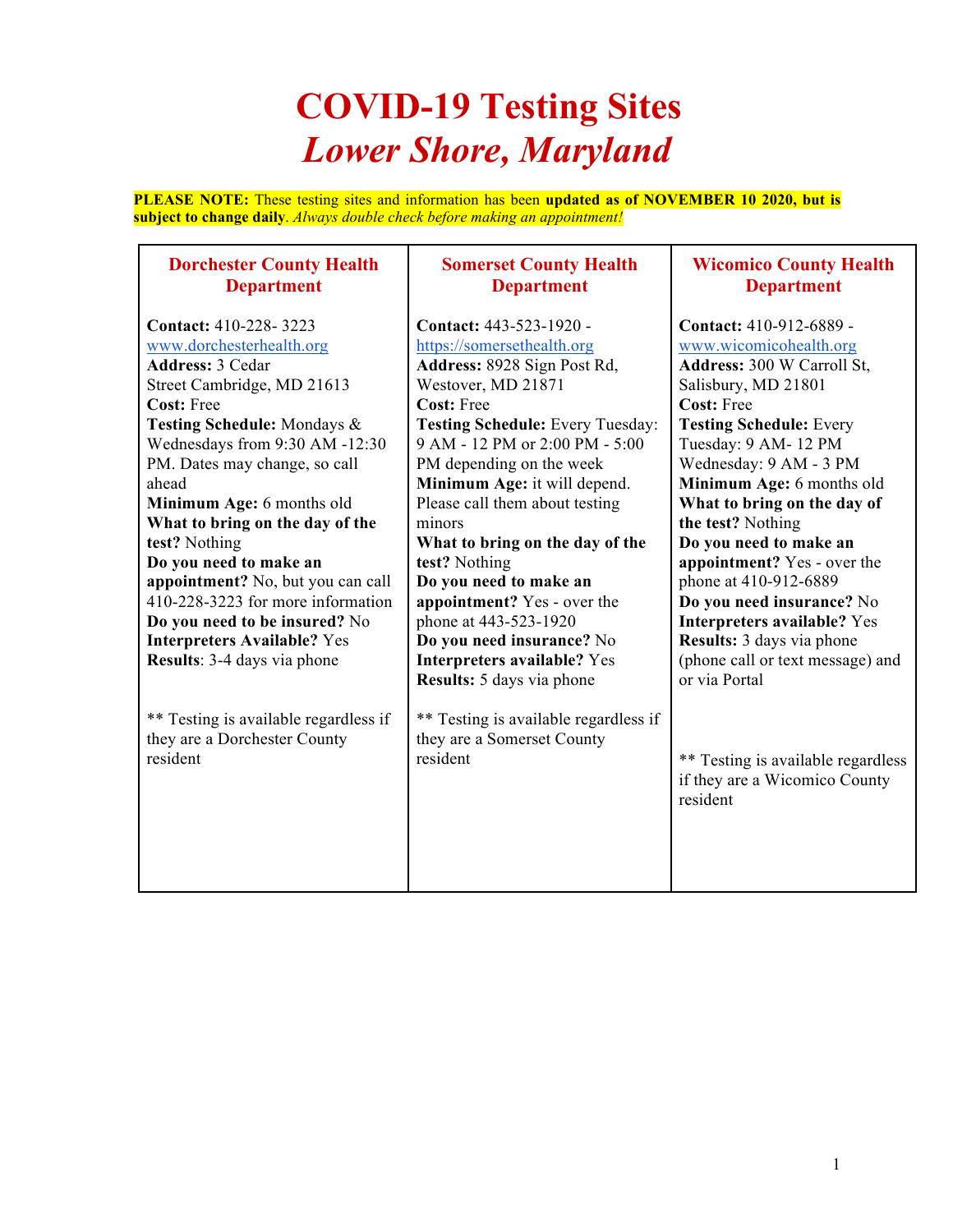| <b>Worcester County Health</b>          | <b>CVS</b>                             | <b>Walmart</b>                      |
|-----------------------------------------|----------------------------------------|-------------------------------------|
| <b>Department</b>                       |                                        |                                     |
|                                         | <b>Contact:</b> Appointments cannot be | <b>Contact:</b> Appointments cannot |
| Contact: 410-632-1100 -                 | made on the phone. Please use the      | be made on the phone. Please        |
| www.worcesterhealth.org                 | website only: www.cvs.com              | use the website only:               |
| <b>Address: Pocomoke Health Center,</b> | Address: 1016 S Salisbury Blvd,        | www.doineedacovid19test.com         |
| 400 Walnut Street, Pocomoke             | Salisbury, MD 21801 $&$                | Address: 409 N. Fruitland Blvd,     |
| <b>Cost: Free</b>                       | 12001 Coastal Highway Ocean            | Fruitland, MD 21826                 |
| <b>Testing Schedule: AS OF</b>          | City, MD 218                           | (Walmart parking lot)               |
| <b>NOVEMBER 10TH, NO TESTING</b>        | <b>Cost: Free</b>                      | <b>Cost: Free</b>                   |
| <b>AVAILABLE!</b>                       | Testing Schedule: Every day,           | <b>Testing Schedule: Monday,</b>    |
|                                         | seven days a week                      | Wednesday & Friday                  |
|                                         | Minimum Age: 12 years old              | Minimum Age: none                   |
|                                         | What to bring on the day of the        | What to bring on the day of         |
|                                         | test? An ID is required $&$ the        | the test? Electronic proof of the   |
|                                         | electronic proof of appointment        | appointment confirmation            |
|                                         | confirmation. Photo ID & Proof of      | Do you need to make an              |
|                                         | Residency                              | appointment? Yes. Make your         |
|                                         | Do you need to make an                 | appointment via                     |
|                                         | appointment? Yes. Make your            | www.doineedacovidtest.com           |
|                                         | appointment via cvs.com                | Do you need insurance? No           |
|                                         | Do you need insurance? No              | Interpreters available? No          |
|                                         | Interpreters available? Call ahead     | Results: 4-5 days via email         |
|                                         | Results: 3-4 days via internet         |                                     |
|                                         | portal. After the test, you will be    |                                     |
|                                         | given a paper with instructions on     |                                     |
|                                         | how to obtain the results              |                                     |
|                                         |                                        |                                     |
|                                         |                                        |                                     |
|                                         |                                        |                                     |
|                                         |                                        |                                     |
|                                         |                                        |                                     |
|                                         |                                        |                                     |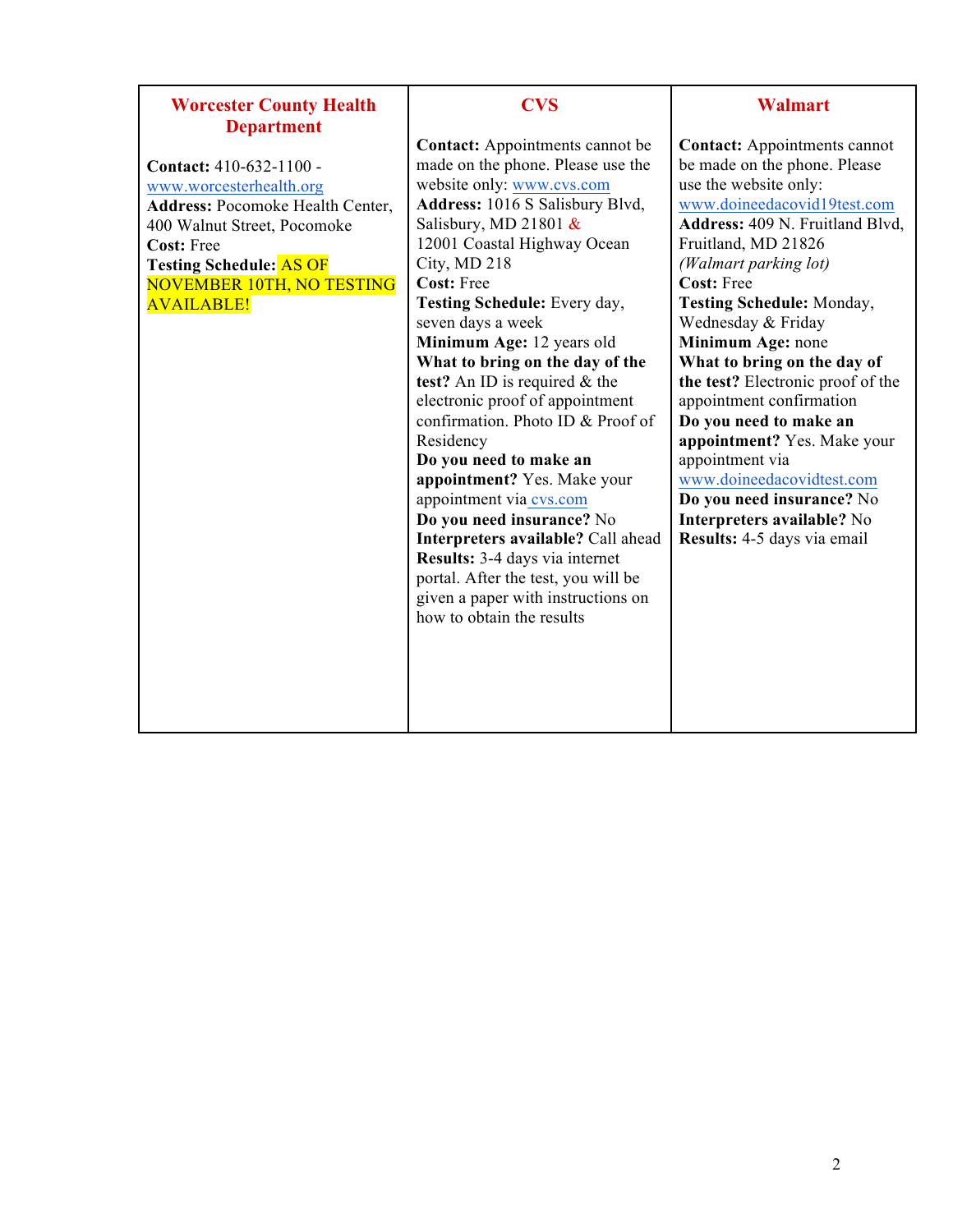| <b>Your Docs In</b>                                                                                                                                                                                                                                                                                                                                                                                                                                                                                                                                               | <b>Chesapeake Health Care</b>                                                                                                                                                                                                                                                                                                                                                                                                                                                                                               | <b>TidalHealth</b>                                                                                                                                                                                                                                                                                                                                                                                                                                                                                                                                                                                    |
|-------------------------------------------------------------------------------------------------------------------------------------------------------------------------------------------------------------------------------------------------------------------------------------------------------------------------------------------------------------------------------------------------------------------------------------------------------------------------------------------------------------------------------------------------------------------|-----------------------------------------------------------------------------------------------------------------------------------------------------------------------------------------------------------------------------------------------------------------------------------------------------------------------------------------------------------------------------------------------------------------------------------------------------------------------------------------------------------------------------|-------------------------------------------------------------------------------------------------------------------------------------------------------------------------------------------------------------------------------------------------------------------------------------------------------------------------------------------------------------------------------------------------------------------------------------------------------------------------------------------------------------------------------------------------------------------------------------------------------|
| Contact: 877-222-4934 -<br>www.yourdocsin.com<br><b>Address:</b> They have locations at<br>North Salisbury, South Salisbury,<br>Easton, Cambridge, Pocomoke &<br>West Ocean City Md.<br>Cost: without health insurance, you<br>will be charged a minimum of \$150<br><b>Testing Schedule:</b><br>Minimum Age: none<br>What to bring on the day of the<br>test? ID is required<br>Do you need to make an<br>appointment? Yes - over the phone<br>at 877-222-4934<br>Do you need insurance? No<br>Interpreters available? Yes<br><b>Results:</b> 3-4 days via phone | Contact: 410-749-1015 -<br>www.chesapeakehc.org<br><b>Address: All Chesapeake Health</b><br>Care Medical locations<br>(current patients only)<br><b>Cost: Free</b><br><b>Testing Schedule: Monday</b><br>through Friday<br>Minimum Age: 6 months old<br>What to bring on the day of the<br>test? ID is required<br>Do you need to make an<br>appointment? Please call the<br>office before coming in<br>Do you need insurance? No<br>Interpreters available? Yes<br><b>Results:</b> 3-4 days via preferred<br>communication | <b>Contact:</b> 410-543-7700 -<br>www.mytidalhealth.org<br><b>Address:</b> TidalHealth at varying<br>Counties on the Lower Eastern<br>Shore<br><b>Cost: Free</b><br><b>Testing Schedule: Monday</b><br>through Friday<br>Minimum Age: none<br>What to bring on the day of<br>the test? Doctor's order<br>Do you need to make an<br>appointment? Yes - over the<br>phone at 410-543-7700<br>Do you need insurance? Yes. It<br>must be insurance that<br>participates with TidalHealth for<br>laboratory services<br>Interpreters available? Yes<br><b>Results:</b> 3-4 days to authorizing<br>provider |

**What if I do not have insurance? I am afraid to seek care because of the financial penalties, fear of being uninsured, or other associated fears.** There are legal protections and current mandates in effect by Governor Hogan for your right to access care during the pandemic!

## **Under the Maryland State of Emergency, Governor Hogan has ordered that:**

- Prescriptions Health insurance companies are required to waive any time restrictions on prescription refills, so individuals can obtain medications before any quarantine.
- Lab Tests Health insurance companies are required to waive cost-sharing, including lab fees, co-payments, coinsurance, and deductibles for any visit to test for coronavirus at a doctor's office, urgent care center, or emergency room.
- Vaccine Health insurance companies are required to waive any cost-sharing, including copayments, coinsurance, and deductibles for vaccination for coronavirus, when a vaccine becomes available.